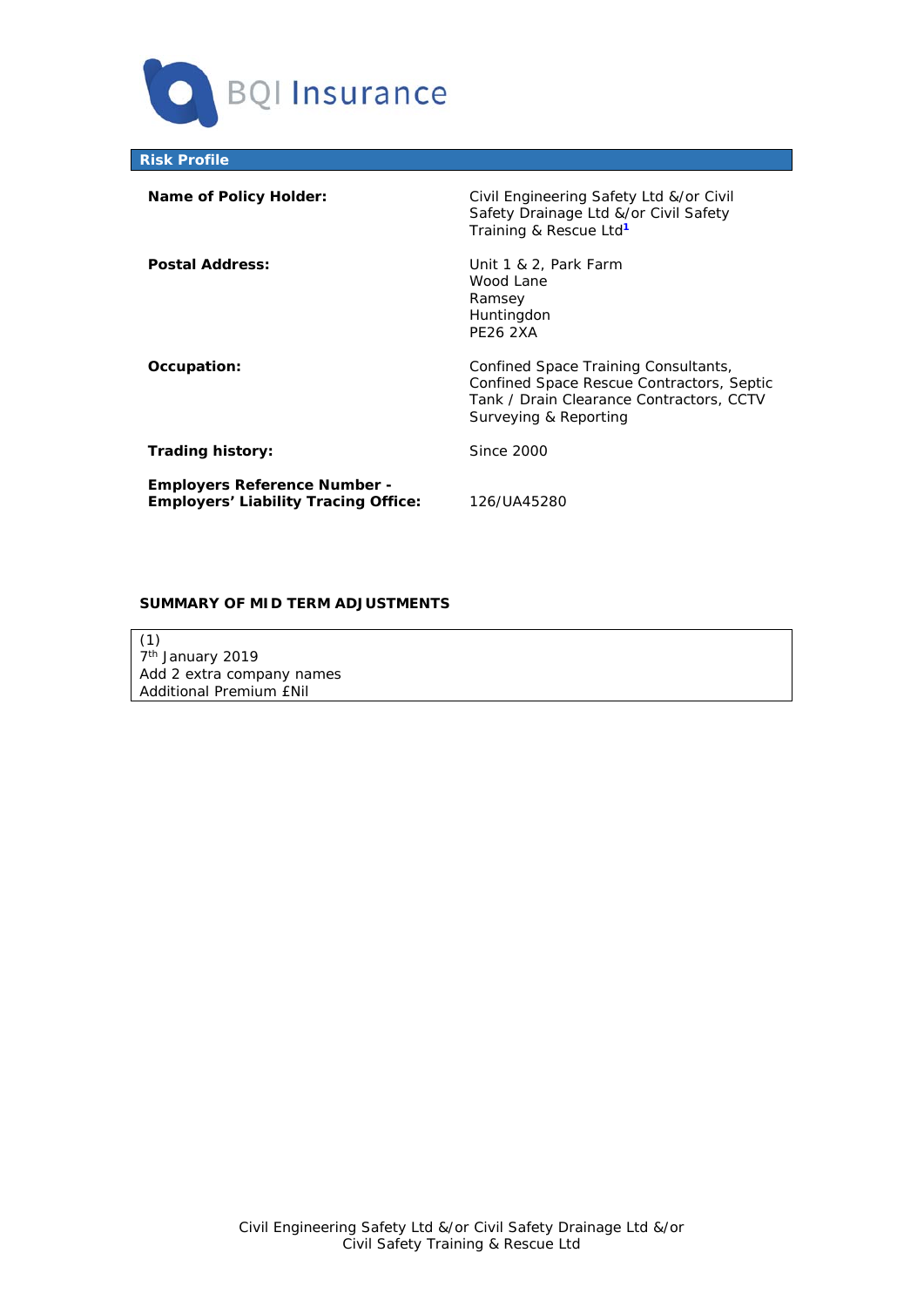

### **General Information**

Consultants that specialise in Confined Space Training & Confined Space Rescue on a non-emergency basis.

Approx. 15% Confined Space Training at Insured's premises & Mobile Confined Space Training via mobile training van

Approx. 20% Non-emergency Confined Space Rescue &

Recovery – such as underground vaults, storage silos, storage tanks, tunnels, sewers & bridges

Approx. 15% Servicing, Selling & Hiring of equipment, this includes Gas Detectors, harnesses, emergency escape sets etc.

Approx. 50% CCTV monitoring of drains, unblocking of drains for water boards & local councils, emptying of sludge tanks

#### **Hazardous Locations**

MoD sites approx. once per month (non-Airside) for Non-emergency rescue (Escorted at all times)

Power Stations (Currently Ely & Grimsby) approx. 2 visits per week for Non-emergency rescue & drain cleaning works

Viaducts (Currently Gade Valley & Kings Langley) every day for next 18 months for Nonemergency rescue – Monday to Friday

Approx. 2 to 3 visits a year to HM ships at port to calibrate gas detection system on the ship

Tilbury Docks – Drainage works under docks (not going into water), this is approx. 2 visits per annum

Sewage Treatment Plants – Drainage works, currently working at Deepham Sewage, Southend Sewage and Anglian Water sites – this is every day for foreseeable future.

Confined Space Training consists of Health & Safety, First Aid & Emergency Procedures.

Training carried out at Insured's 2 Premises, their via mobile training van or at the clients premises

### **UPDATE 31/10/2018 - Training carried out mostly by LOSC's. Breathing equipment including gas tanks & compressors units used during training and in confined spaces.**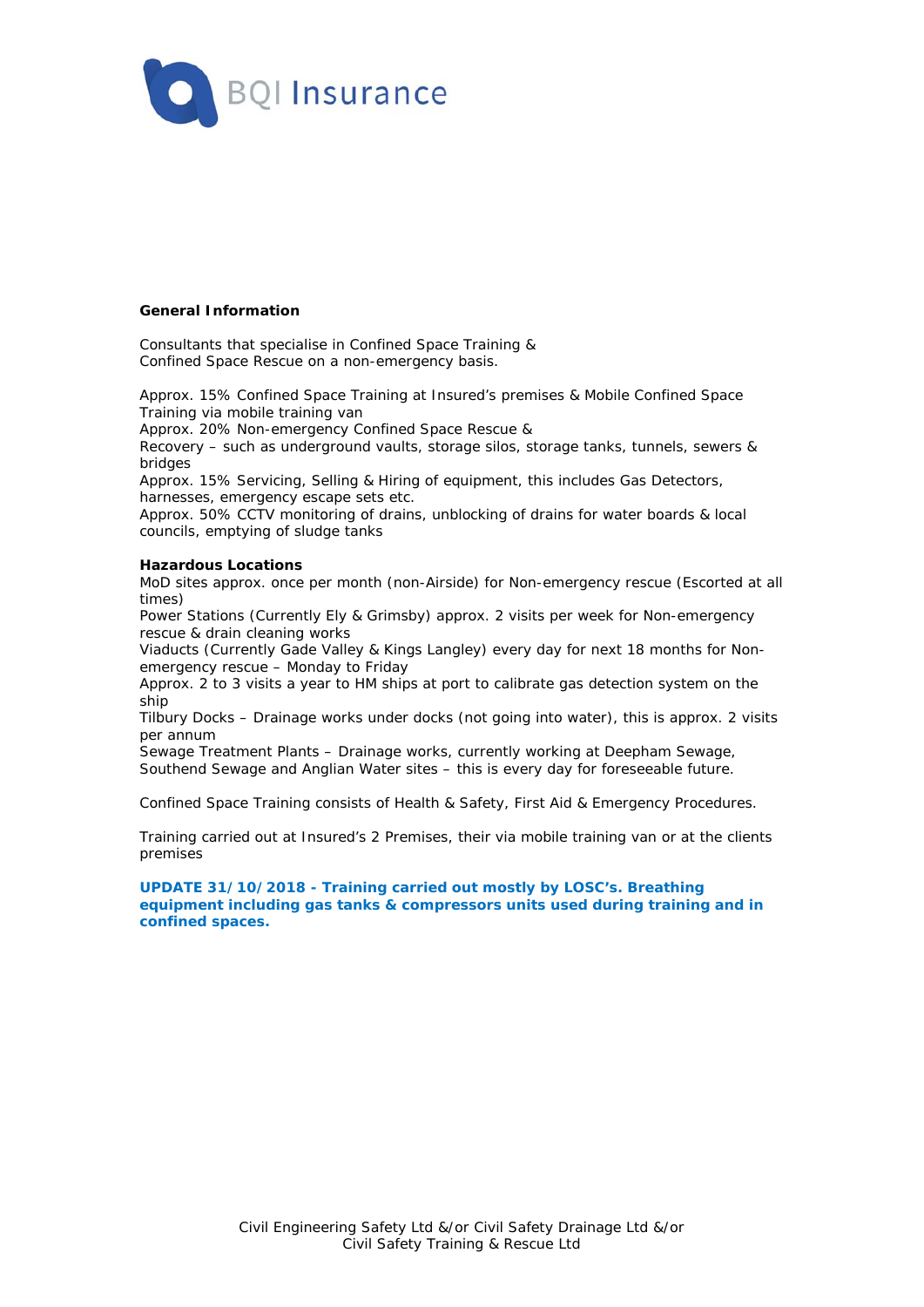

## **Risk Management**

### **Accreditations:**

Worksafe, City & Guilds, ISO 9001, ISO 14001 & OHSAS 18001, CITB, Safe Contractor, Achillies Rescue team qualifies in Confined Space High Risk 6150-03 & Rescue/Recovery 6150-05

|                                                                                                                       | Yes | No          |
|-----------------------------------------------------------------------------------------------------------------------|-----|-------------|
| Do you have a written Health & Safety Policy?                                                                         | ⊠   | □           |
| If yes, is it distributed to each employee?                                                                           | ⊠   | П           |
| Do you have documented "Standard Operating Procedures"<br>for "small works"?                                          | ⊠   | П           |
| Do you complete Risk Assessments for all Contracts (other<br>than "small works")?                                     | ⊠   | □           |
| Do you complete Method Statements for all Contracts (other<br>than "small works")?                                    | ⊠   | П           |
| Do you conduct staff training & toolbox talks and are records of<br>all training kept?                                | ⊠   | П           |
| When BFSC are used, is a copy of insurance obtained and retained?                                                     | ⊠   | П           |
| Is Personal Protective Equipment used at all times and signed for<br>by employees?                                    | ⊠   | П           |
| Do you have a formal appointed Health & Safety officer?                                                               | ⊠   | □           |
| Have your Risk Management and Health & Safety Systems been<br>externally audited and accredited?                      | □   | ⊠           |
| If so by who?<br>1.                                                                                                   |     |             |
| Have you received any Prohibition or Improvement Notices?                                                             | П   | $\boxtimes$ |
| If so what steps have you taken since?                                                                                |     |             |
| Have you ever been Prosecuted by the HSE?                                                                             | П   | ⊠           |
| If yes please provide details.<br>1.                                                                                  |     |             |
| Are buildings and machinery in a good state of repair and subject<br>to a planned and recorded maintenance programme? | ⊠   | H           |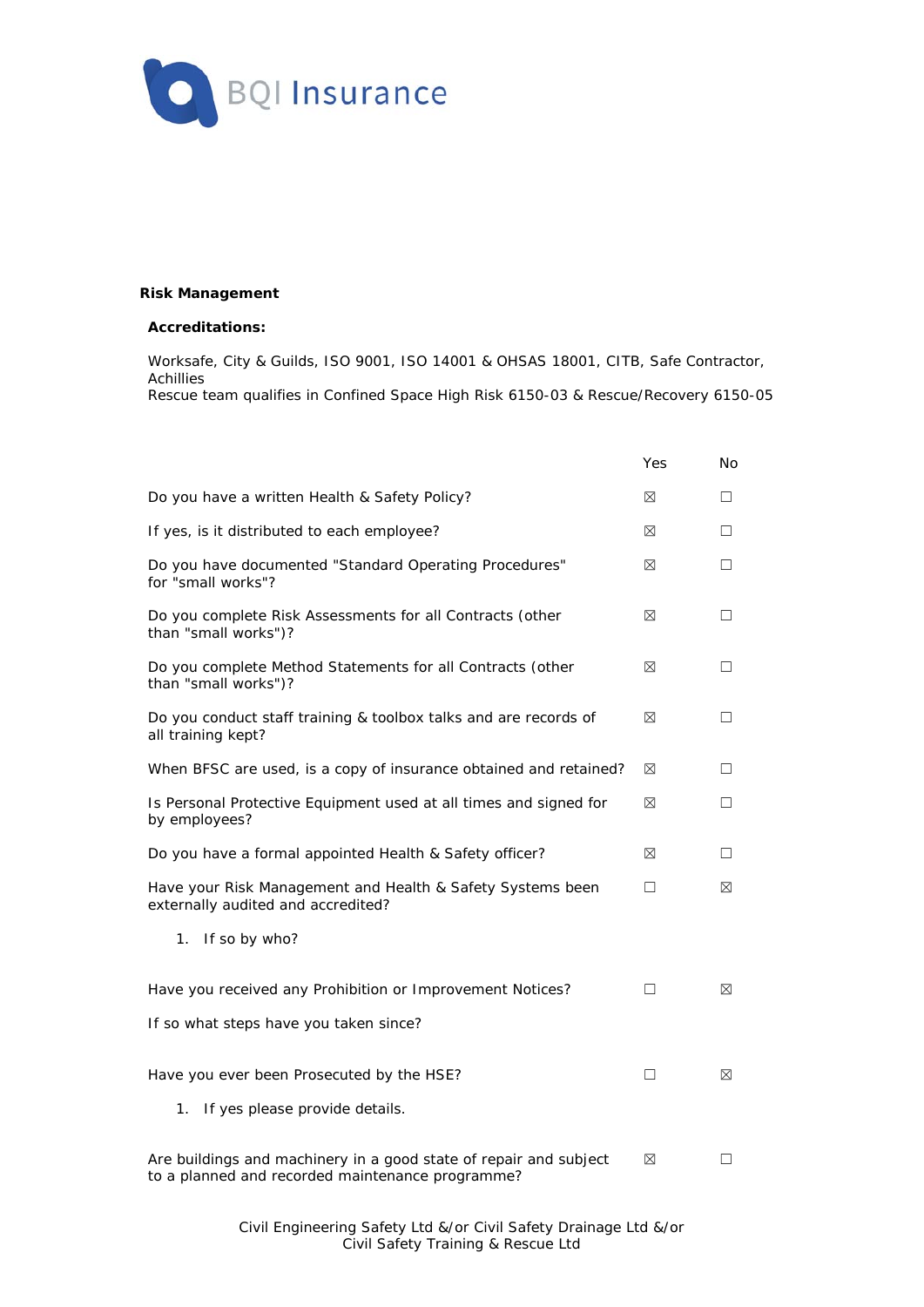

# **Please advise any additional elective or mandatory licensing or regulation;**

### **Material Information Disclosure:**

Both in business and personally, please confirm whether you nor any partner, director or any other person responsible for managing the business which is the subject of the Insurance Contract or any other business in which you or they have been trading:

|                                                                                                                                                                                                                                                         | Yes | No |
|---------------------------------------------------------------------------------------------------------------------------------------------------------------------------------------------------------------------------------------------------------|-----|----|
| • has ever been insured?                                                                                                                                                                                                                                | ⊠   | П  |
| • has ever had a proposal for<br>insurance declined, renewal<br>refused, cover terminated,<br>increased premium required or<br>special conditions imposed by an<br>insurer?                                                                             | П   | ⊠  |
| • has ever been convicted of or<br>charged (but not yet tried) with a<br>criminal offence other than (road<br>traffic) motor offences or any<br>breach of any health and safety<br>legislation?                                                         | П   | ⊠  |
| • has ever received an official<br>caution for criminal offence within<br>the last three years other than a<br>motoring offence?                                                                                                                        | П   | ⊠  |
| • are, or have been, declared<br>bankrupt and/or are, or have been,<br>the subject of any winding up<br>order, liquidation, receivership or<br>administration or have made any<br>composition or arrangements with<br>creditors including CVAs or IVAs? | П   | ⊠  |
| • have you or your business ever<br>been censured by any legal or<br>regulatory body (been criticised<br>formally)?                                                                                                                                     | П   | ⊠  |
| • has ever been the subject of a<br>County Court Judgement (or<br>Scottish equivalent)?                                                                                                                                                                 | П   | ⊠  |
| • has ever knowingly failed to<br>comply with any Health and Safety<br>and Welfare legislation?                                                                                                                                                         | П   | ⊠  |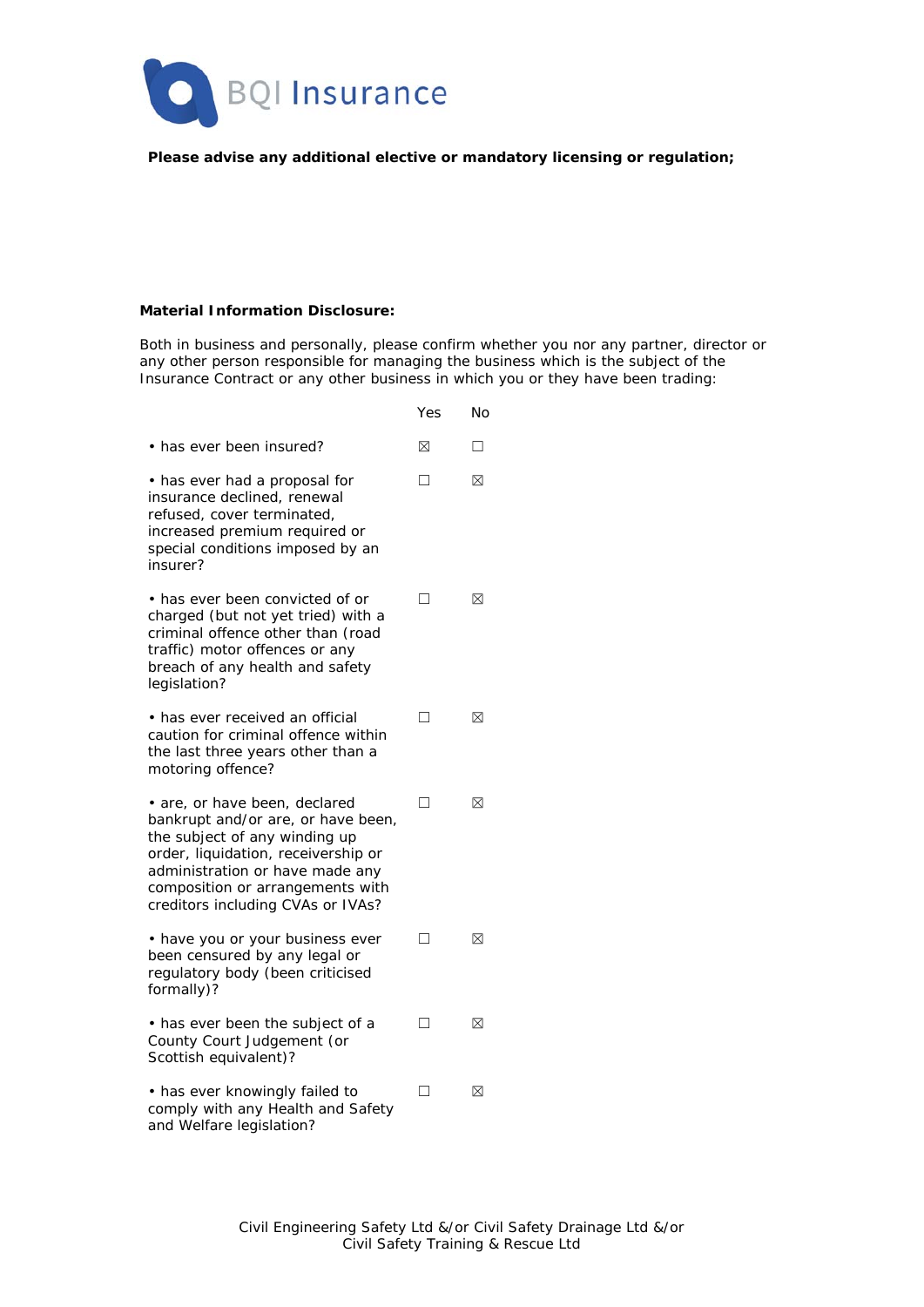

• has ever received a Health & Safety Executive prosecution or prohibition notice?

 $\Box$ 

If **'yes'** please give details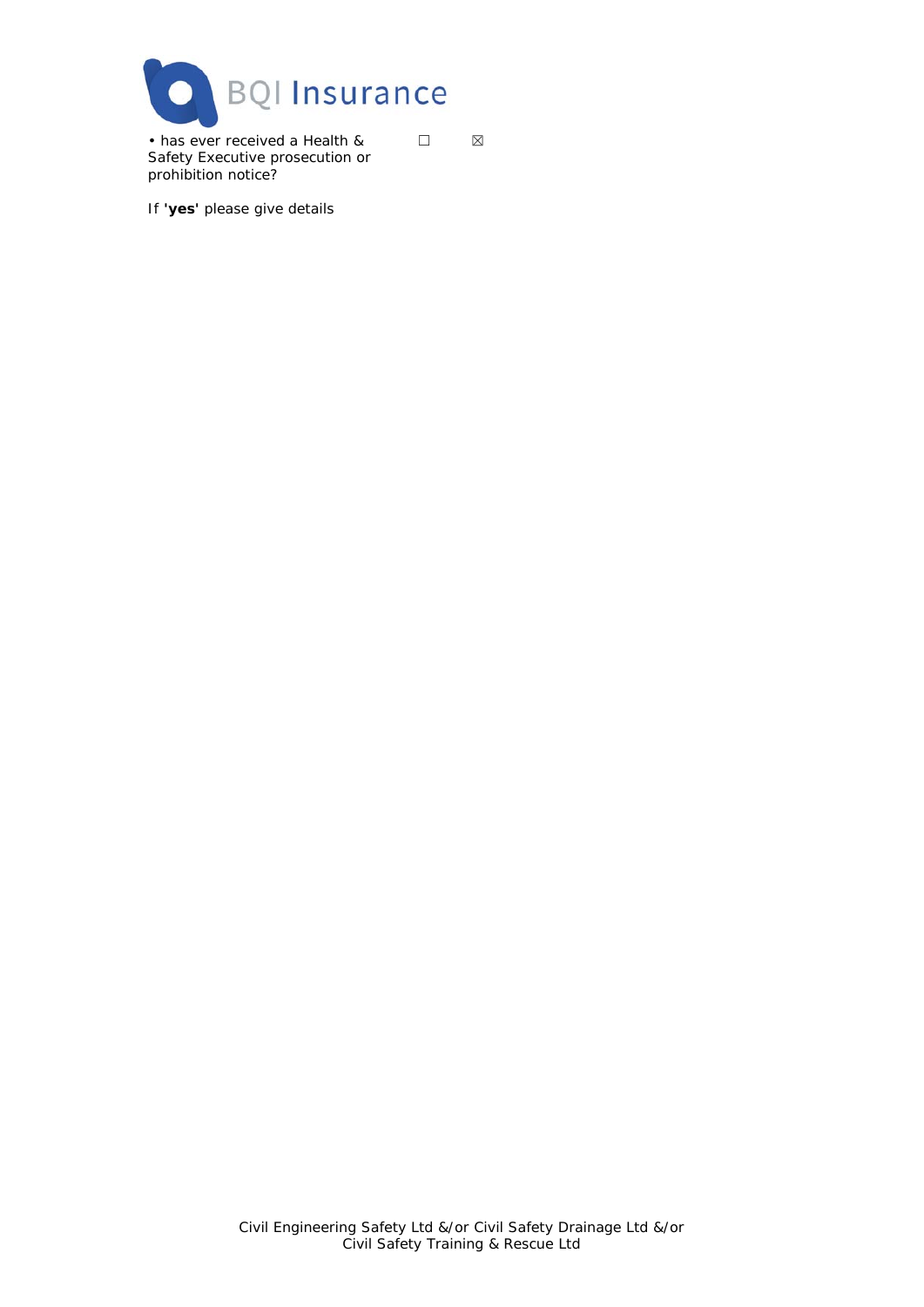

# **Employers, Public & Products Liability**

| Insurer:<br>Excess of Loss Insurer:                       | Arch Insurance Company (Europe) Ltd<br>Tokyo Marine Kiln Group Ltd |
|-----------------------------------------------------------|--------------------------------------------------------------------|
| Period of Insurance:                                      | $6th$ July 2018 to $5th$ July 2019                                 |
| <b>Employers Liability</b>                                |                                                                    |
| Primary Employers Liability limit of<br>indemnity:        | £10,000,000                                                        |
| Excess of loss Employers Liability limit of<br>indemnity: | Nil                                                                |
| Total indemnity:                                          | £10,000,000                                                        |
| Excess:                                                   | Nil                                                                |

# **Job description, wage roll & headcount:**

|                                            | Wage roll | Headcount                                                            |
|--------------------------------------------|-----------|----------------------------------------------------------------------|
| Clerical Directors / Partners / Principal: | Nil       |                                                                      |
| Manual Directors / Partners / Principal:   | £80,000   |                                                                      |
| Clerical Staff:                            | £334,000  |                                                                      |
| Drivers/Yardsmen:                          | Nil       |                                                                      |
| Manual Premises Based:                     | Nil       |                                                                      |
| Manual Work Away:                          | £539,000  | (35% allocation to<br>drivers, supervisor<br>& contract<br>managers) |
| Labour Only Subcontractors:                | £276,000  | (30% allocation to<br>drivers &<br>supervisors)                      |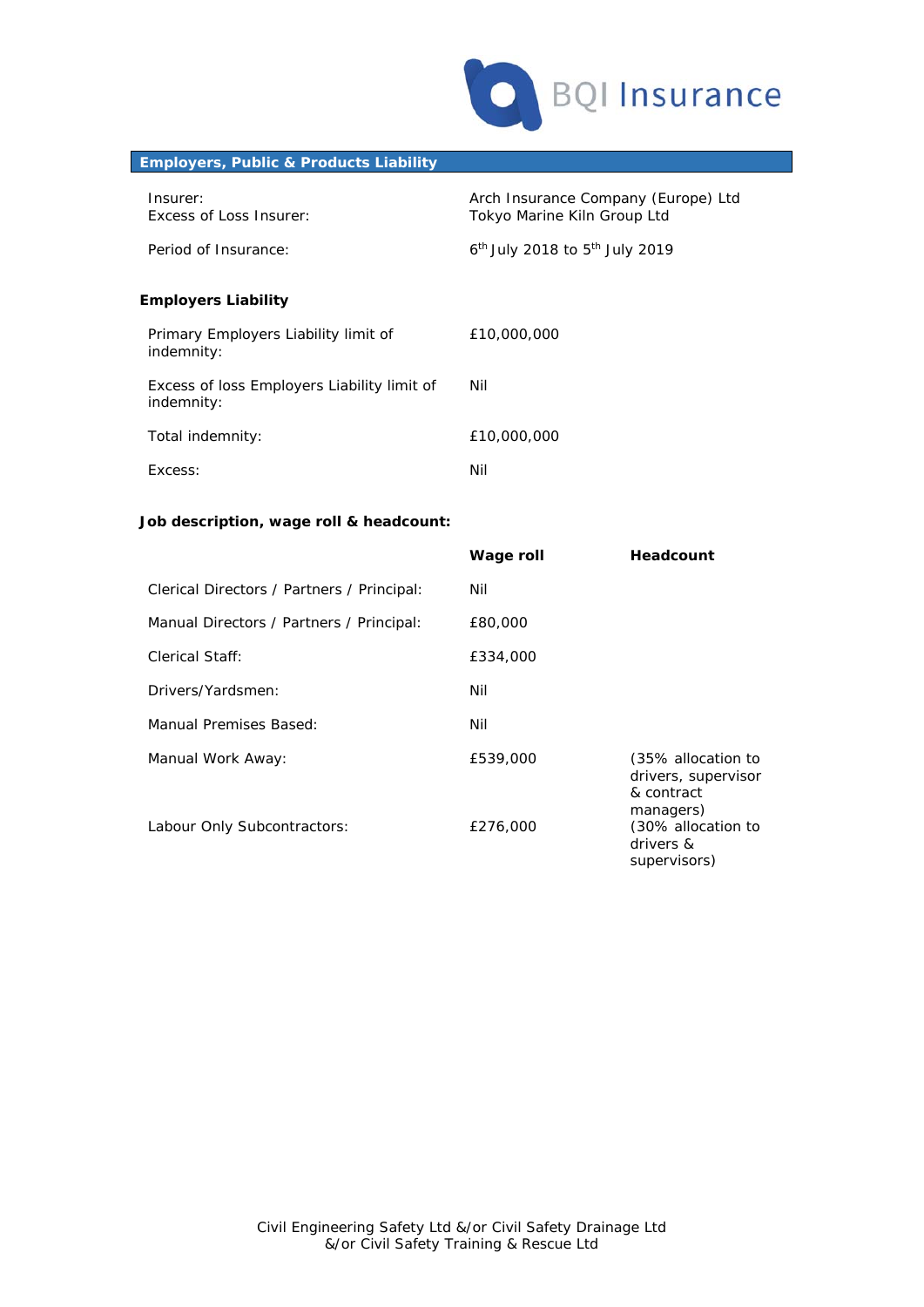

# **Public & Products Liability**

| Primary Public Liability limit of indemnity:                       | £5,000,000                |
|--------------------------------------------------------------------|---------------------------|
| Primary Products Liability limit of<br>indemnity:                  | £5,000,000                |
| Excess of loss Primary & Products Liability<br>limit of indemnity: | £5,000,000                |
| Total indemnity:                                                   | £10,000,000               |
| Excess:                                                            | £500 each and every claim |
| Projected annual turnover                                          |                           |
| UK:                                                                | £4,200,000                |
| EU & Eire:                                                         | Nil                       |
| Rest of World:                                                     | Nil                       |
| Total:                                                             | £4,200,000                |
| Projected payments to<br>Bona Fide Subcontractors:                 | Nil                       |
| Bona Fide Subcontractor duties:                                    | N/a                       |